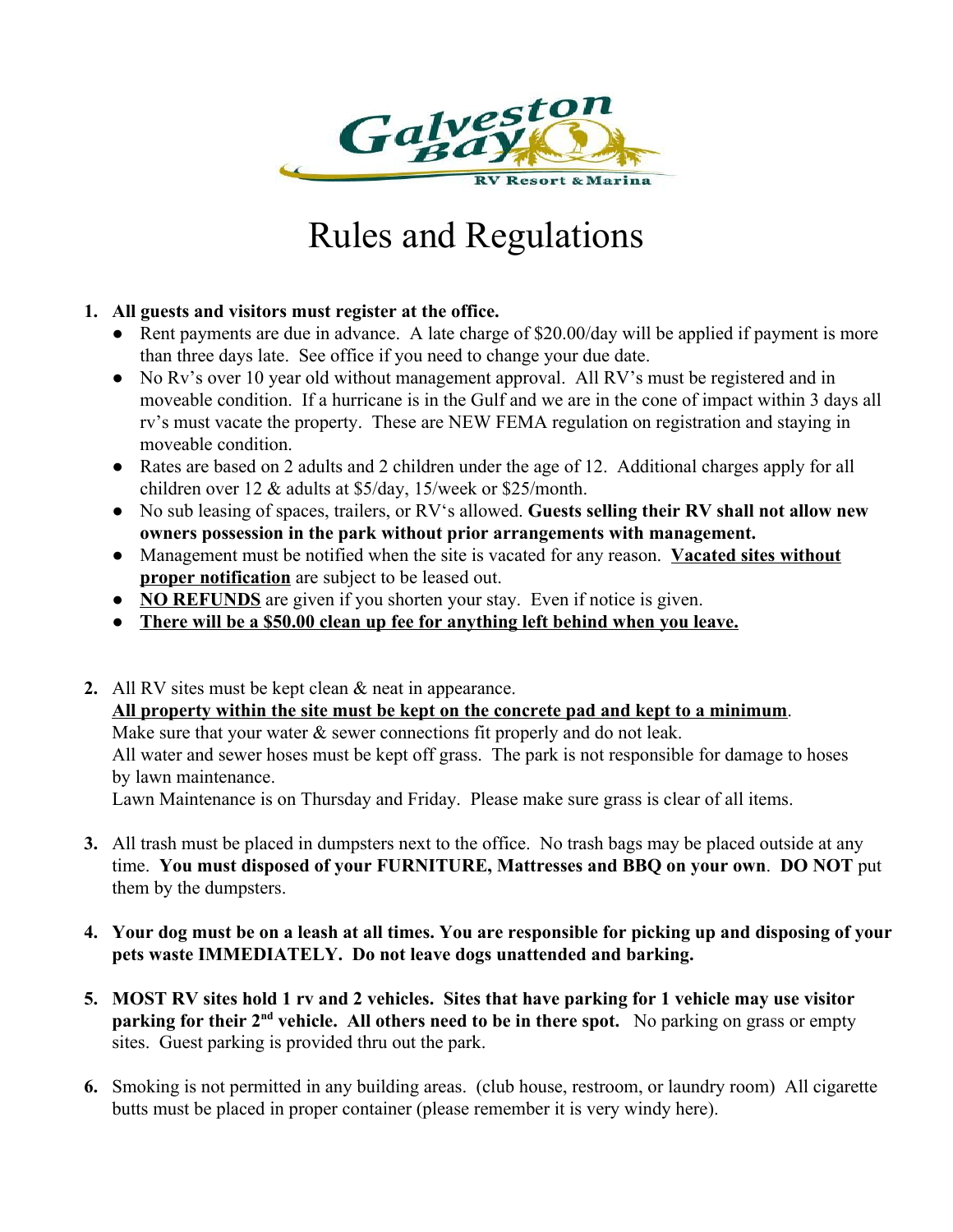- **7.** Quiet time is Monday thru Thursday from 10:00 pm to 7:00am Friday and Saturday 11:00pm to 7:00am. **Loud music, vulgar/threatening language, or offensive conduct will not be tolerated at any time in any areas of the park and will result in immediate removal from the park.**
- **8. SPEED LIMIT: Throughout the entire park the speed limit is 10 MPH, which includes GOLF CARTS, electric scooters and any other type of 2 and 4 wheel vehicles and must have a licensed driver on board. Watch for animals and children at play. If caught speeding you may be asked to leave the park.**

**9.** Power washing of RV's is restricted to authorized service companies. Individuals may use the bucket method or a hose with a spray nozzle.

**10.** Please try to use "Green Cleaning" and laundry products. Do not flush any

 Hard items such as glass, rags, plastics, or Grease into the water waste including sinks. Use your holding tanks until near full before emptying into the sewer hole.

# **PLEASE DO NOT USE ANY AMMONIA PRODUCTS THROUGH ANY SEWER LINES. Galveston Bay RV Resort and Marina owns its "OWN" SEWER SYSTEM; CITY SEWER IS NOT AVAILABLE**

- **11.** We do not guarantee the same site if you choose to extend your stay. Check with the manager for possible extensions.
- **12.** Only **registered guests and their visitors** are allowed to swim in the pool, fish on the property and use our fishing piers**. (Guest must be with their visitors at pools, fishing piers and ponds ) NO VEHICLE OF ANY KIND IS ALLOWED ON THE FISHING PIERS.**
	- **Pool Hours Children under 16 years old must be accompanied by an adult**
	- **Sun Thurs 9:00 AM to 10:00 PM**
	- **Fri Sat 9:00 AM to 11:00 PM**

 **NO GLASS or PETS INSIDE POOL FENCING and NO JUMPING OFF WATERFALLS***.*

**13. PARENTS ARE RESPONSIBLE FOR THE CONDUCT OF THEIR CHILDREN** and financially responsible for damages incurred by their children.

# Children **UNDER THE AGE OF 16 MUST BE ACCOMPANIED BY AN ADULT IN THE FOLLOWING AREAS.**

 Pool, meeting room/clubhouse, fishing pier and Palapa. **Children under the age of 13 Must wear life jacket/vest around marina area when not accompanied by a parent.** 

**School age children are welcome during School Holidays, Summer Vacation and Weekend Visits ONLY.**

**NO children will be allowed to stay in the park on a permanent basis.**